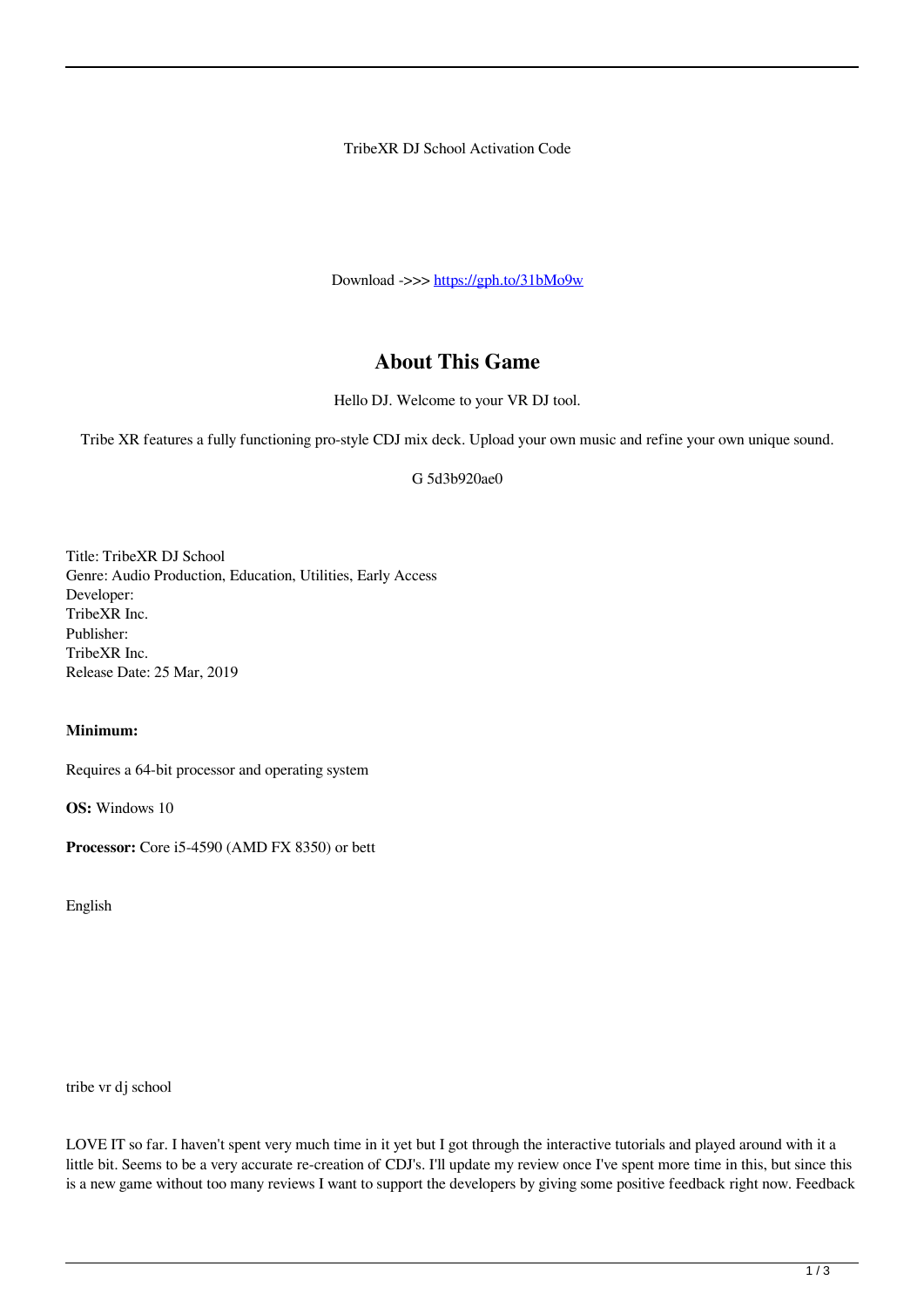for the developers: One feature I'd like to see added is custom avatars. I want to model my own DJ head and use it in-game for live streams. Viewers don't have any connection with a generic floating head. Public and private avatars could be used, similar to VR Chat. Another feature that would be great is custom maps (or rather stages). The Steam workshop could certainly be leveraged for this. If you're wondering about handling workshop content with Unreal, you may want to speak to the devs at Pavlov VR, who've done quite a good job with it using Unreal Engine.. great bit of kit.. This is one of the apps that makes VR worth it. Good haptics combined with switches and sliders that snap into position mean that you won't have to screw around with janky buttons. I've been watching this for weeks on twitch and there's some wizard things you can do with it. After going through the tutorial (hopefully they make that a little more robust and interactive), I know this is going to be my new obsession.. So Guys i renew my review. / Little ryme there. So i downloaded the app after it was on my Startpage after i played Electronauts a while ago. Instant Love here. Got in it was like i was home. It is the best DJ VR App out there. Why you ask? Simple! You can: - Import you own Music simple as that. - If you are livestreaming you can add Gifs and Emotes to the Game. - Stream Viewers can request Music. - You can have DJ Tutorial and Training Lessons. - The Community is awesome and full of love and passion. Guys you need to understand Tribe is not just a Game. It is a Family, we all help, unterstand, teach and love each other. We are all Musicians, Producers, DJ or involved some sort or another. So if you want to learn DJ or get into Producing or Music in general, buy it you wont be dissapointed.. LOVE IT so far. I haven't spent very much time in it yet but I got through the interactive tutorials and played around with it a little bit. Seems to be a very accurate re-creation of CDJ's. I'll update my review once I've spent more time in this, but since this is a new game without too many reviews I want to support the developers by giving some positive feedback right now. Feedback for the developers: One feature I'd like to see added is custom avatars. I want to model my own DJ head and use it in-game for live streams. Viewers don't have any connection with a generic floating head. Public and private avatars could be used, similar to VR Chat. Another feature that would be great is custom maps (or rather stages). The Steam workshop could certainly be leveraged for this. If you're wondering about handling workshop content with Unreal, you may want to speak to the devs at Pavlov VR, who've done quite a good job with it using Unreal Engine.. Best VR App Available When i say Best APP i mean just that, i would not put this in the game category, it is an app, with huge potential. whether youre a DJ or not, everyone will benefit from this, the dev is sounding like this could rival 99% of pc DJ/Mixing app available, and even has the potential to rival actual decks and mixers, i have only been using this app for just over a week and i can already feel myself getting better at mixing. the discord is full of friendly helpful people, all with the same interest.GREAT MUSIC, and a GREAT EXPERIENCE.. I have been buying vinyl since the 80s and always wanted to try DJ'ing. As a VR super-enthusiast when this finally became available on the Steam store I bought it without hesitation. The devs and community on disocrd are super helpful and supportive and it has alot of integrated features to support streamers, including in-progress LIV support. I wanted to learn how to scratch, which you can do, but they said they are working on improving scratching, among other things. A+ would recommend.. Ive always been obsessed with various forms of electronic music. Even more interested in the DJs who play the music in clubs, festivals, and stuff. Always captivated by the sights and sounds always wondering if I could do that. Could I hold a crowd? Tribe XR and their awesome team has helped me feel comfortable trying it. They can do the same for you. Load up your tracks and have fun. Its easier than you think the to get basics down and this app will help you do it with equipment that would normally cost you thousands. You cant go wrong with Tribe XR. I mean, unless you dont like fun. You arent that guy are you? Dont be that guy. I will be buying copies to gift on my VR streams. Ive never had so much fun. Its completely taken over my Twitch channel.

Tribe 0.08.4 - Release Notes : Features 4 Decks Weve added a 4 deck DLC so that you can expand your musical style and fulfill your musical potential. You can layer in acapellas, add sounds effects or anything else you can imagine. Download the 4 deck setup from the equipment section in Tribe or from the DLC section on the store. The Helixx VR Raindow Decks Celebrate the many colors under the sun with these custom Helixx VR rainbow decks. Big thanks to Helixx VR for being such an awesome member of Tribe and the VR community. Beat Sync & Master Now that we support 4 decks, weve updated the beat sync feature with sync and master buttons. You can use the master button to set the current track as the master. You can use the sync button to turn on or off the sync function. In the upcoming release, well implement the features for automatically switching the master based on how you interact with the decks.. Tribe 0.08.3 - Release Notes : New Features Skins - Click the paintbrush icon in the main menu home bar to view the skins menu, where you can select skins for your DJ equipment and different avatars. More skins coming soon! Expressive Avatars - Added the new Oculus expressive avatars with lipsynced mouth animation and eye gaze movement. Selfie Cam - Added a selfie cam that you can use to set your own custom camera angle. Press the 5 key to activate it. Fix/Improvements Game - Made it easier to toggle headphones (increased the radius and improved position of trigger sphere). - Fixed some multiplayer interactions for clients (fixed control reset input, better tracking of knob and slider adjustments). Spectator - Fixed spectator cameras being too dark. - Removed the track browser, main menu, and blue interaction spheres from spectator cam. Visuals - Fixed some aberrations in the deck textures and meshes. - Removed leftover plant shadow from the room. Beatmatched Gifs - Beatmatched Gifs are on by default and show even if a song is not playing. -